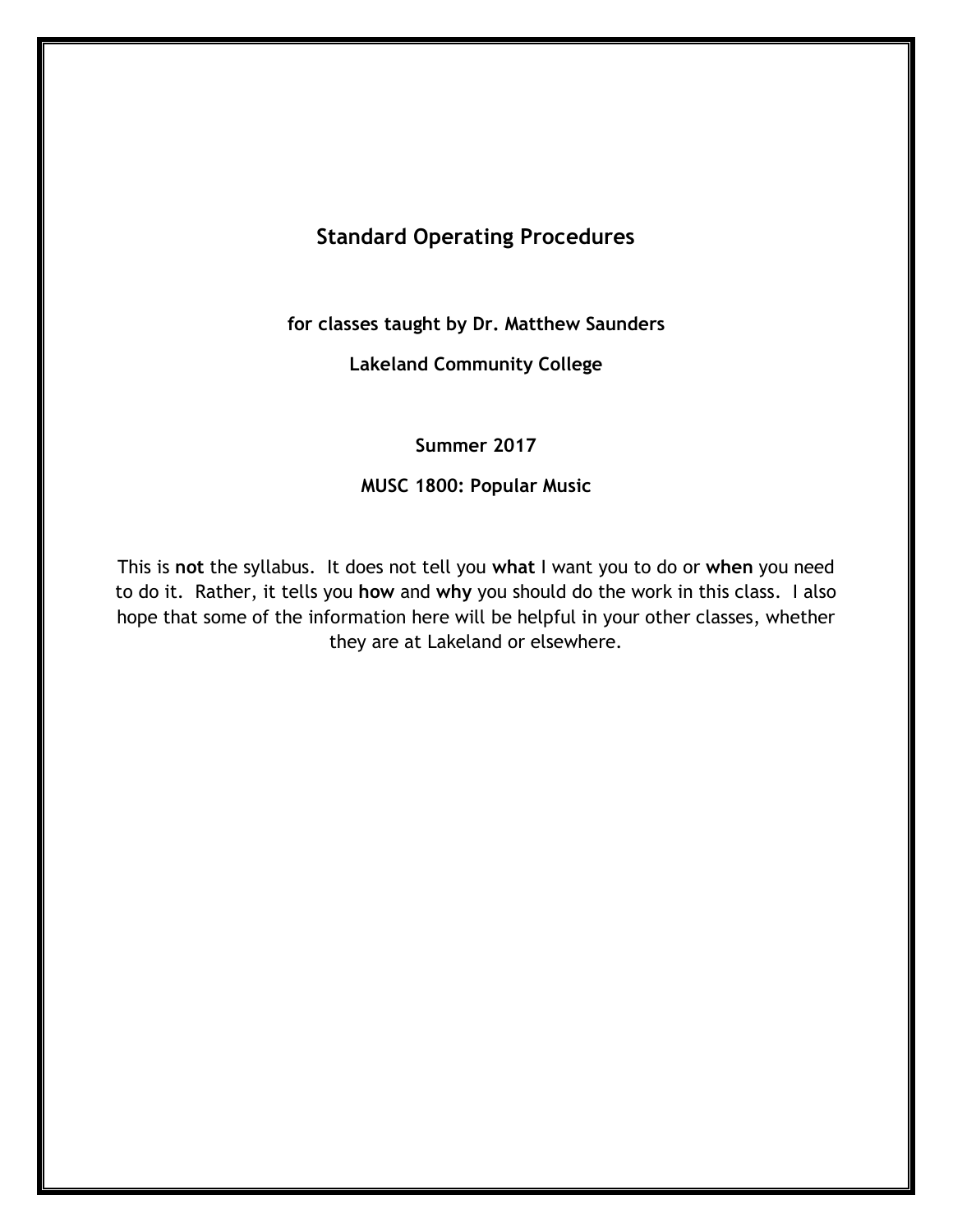# **How to Make Dr. Saunders Happy and Get the Most Out of College**

**1. Read.** Read the syllabus. Read assignment sheets. Read the textbook. Read other sources on the topic of the course.

**2. Listen.** Listen to me and your classmates in class. Listen to all the recordings packaged with your textbook and on the textbook website. Listen to as much music as you can that is relevant to the class.

**3. Think.** Consider what you have read and heard, and think about what it means. Try to draw connections between people, ideas, and pieces of music.

**4. Practice.** Be self-disciplined. Have a plan for study and practice the skills we will learn in this class.

**5. Ask questions.** If you don't understand something, get help. Form a study group with other students or come to my office hours.

**6. Follow directions.** Complete assignments as directed and make sure you understand all of the instructions before beginning.

7. **Save a tree.** Submit all assignments to Blackboard. Upload only approved file formats: Microsoft Office and PDF. *Do not send your assignment as an email, or write it in the Write Assignment or Comments boxes in Blackboard.*

**8. Do your own work.** Representing someone else's work as your own is called "plagiarism" and will get you a failing grade very quickly. The other name for this is "cheating."

**9. Write well.** Do not ever turn in a first draft. Make sure that you write in an academic tone, not a conversational tone. Visit the Writing Center. Do no ever turn in a first draft.

**10. Cite your sources.** Create citations as you find sources, not when you are done writing. Give credit where credit is due. In my class, this means creating a bibliography in Chicago-style format.

**11. Be picky.** Not all sources are created equal. Only cite a source if you actually use it in your work, and don't bother with sources that are overly simplified, general or broad.

**12. Be curious.** Dig deeper than class discussion and the textbook. If you have a question, get it answered. There is a difference between getting an education and getting a degree.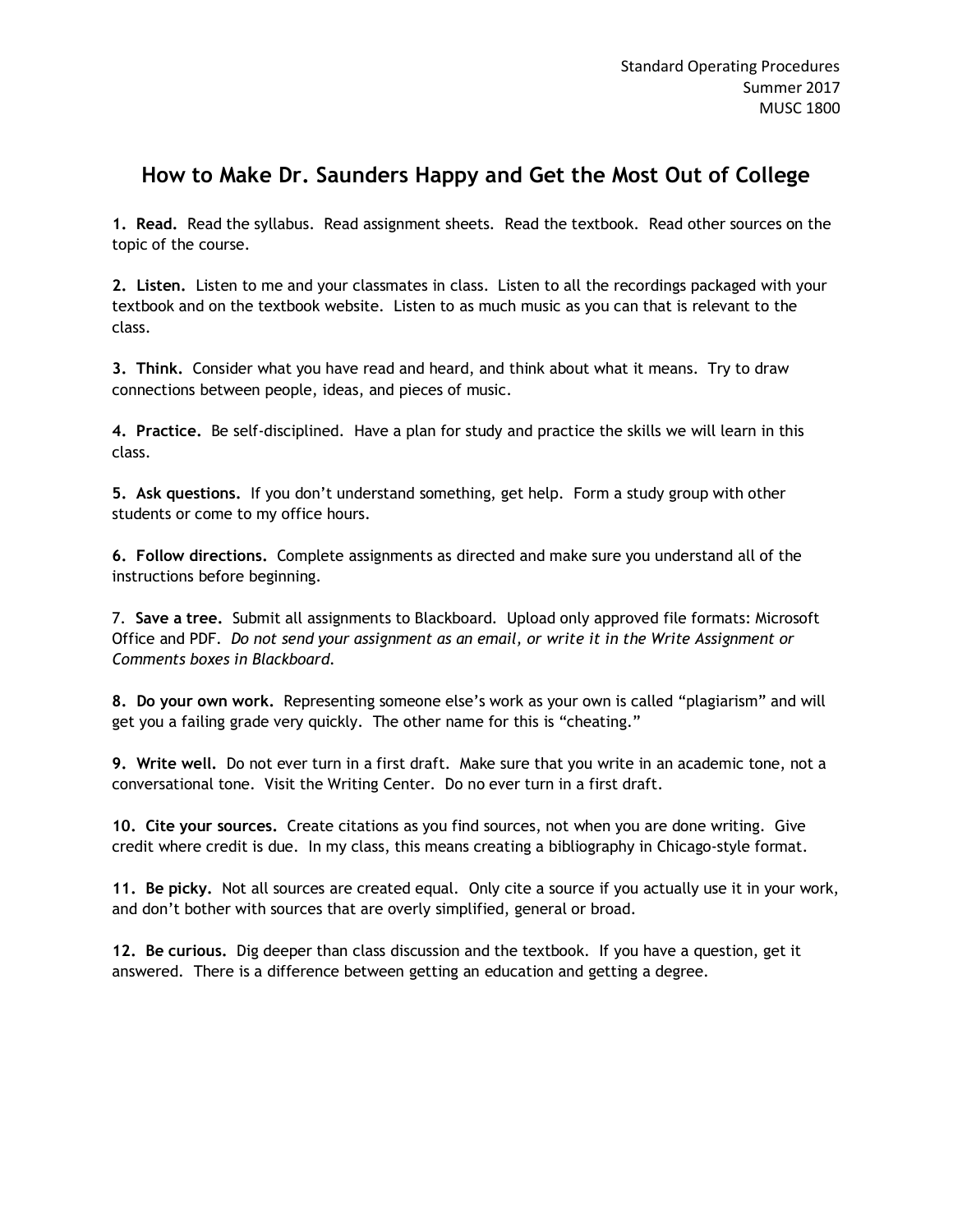## **Habits of Mind**

**In 1991, my writing teacher Betsy Miller gave me this list of habits for educated people to cultivate. They have stood me in good stead, and I happily pass them on to you.** 

**think critically uncover bias reason logically question inquire use scientific processes remain mentally flexible think holistically view and read (and listen) critically be creative resist impulsivity seek clarity remain open-minded work collaboratively tolerate ambiguity be self-governing use resources engage in prolonged listening develop mental stamina exercise noncomplacency seek learning situations reflect learn independently stay intellectually active**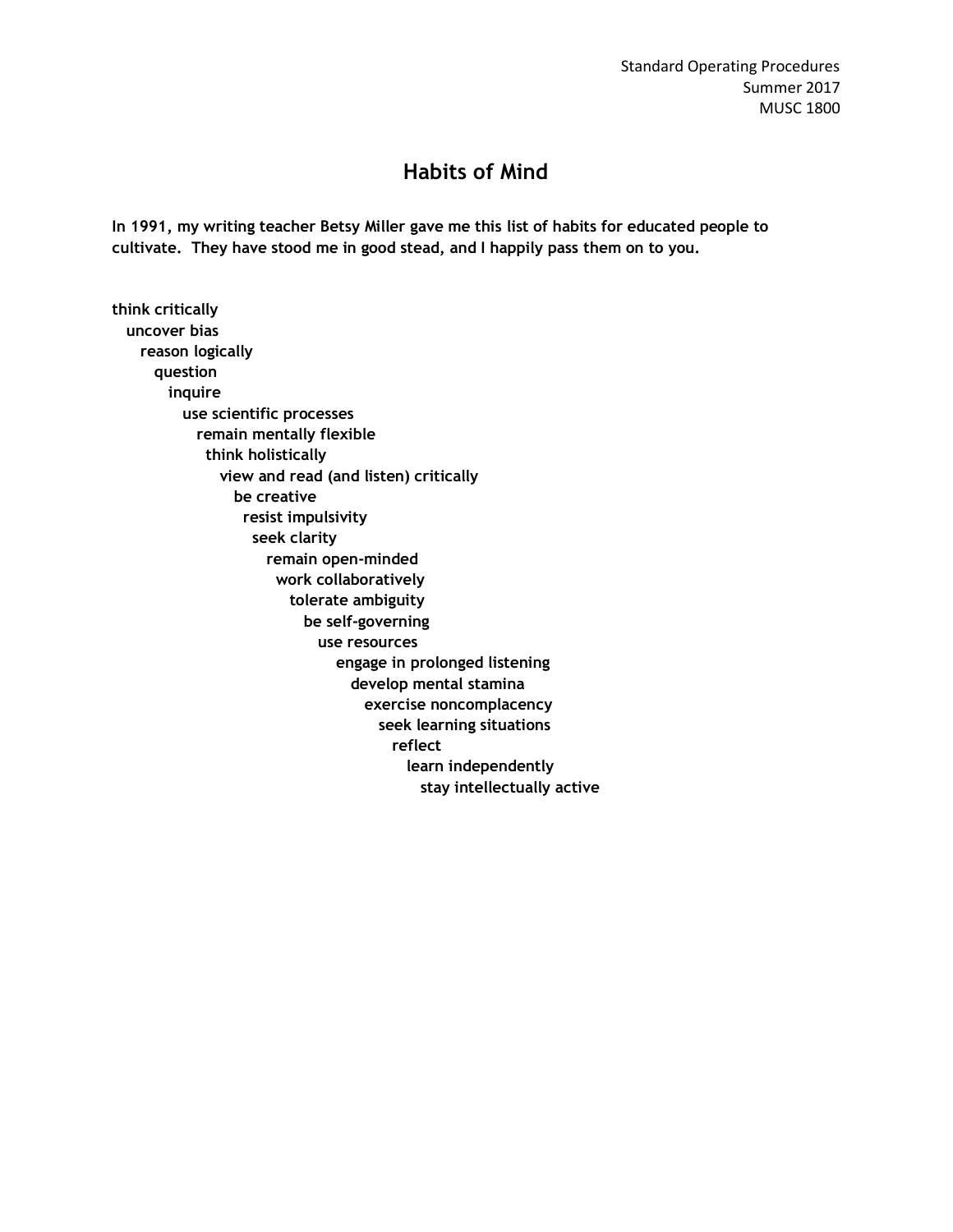## **Things Professors Wish Their Students Knew About Being Students**

I'm not including this list to be sarcastic or mean. I'm including it because it will help you get along with your all of your professors and get the most out of college. Treat your professor like a human being and act as if you care about the class, and you will be surprised what some of them will do for you.

**1. Use the correct title.** Not every instructor has a doctorate, but the ones that do generally like to be called "Doctor." When you earn yours, you can expect the same. The ones who don't have doctorates you should call "Professor." If you're not sure, "Professor" is always appropriate. Always follow the title with the instructor's last name. (Also, don't assume that a female instructor is "Mrs." or "Miss").

**1a. Call the instructor what he or she would like to be called.** Some instructors like to be called by their first names, but you should never assume this until the instructor tells you. **1b. Be clear about how you would like to be addressed.** Most professors want to address you in a way that is comfortable for you. Be clear and firm about it.

**2. Read the syllabus first.** Asking a question that is answered on the syllabus only shows that you haven't read the syllabus. If you don't understand something on the syllabus, you should ask for clarification.

**2a. Never ask if we're doing anything (or anything important) in class.** The schedule is probably in the syllabus, and every minute is important.

**3. Come to office hours.** As a rule of thumb, a problem or concern involving you as an individual should be brought to office hours, not dealt with in the classroom. This protects your privacy and respects the time of your classmates and instructor. Items best handled in office hours include:

- questions about your grade
- help with an assignment you don't understand
- athlete grade checks
- personal issues
- questions about the material already covered in class
- checking in after an absence or missed assignment

**4. If extra credit isn't offered, don't ask for it.** Just do the regular credit. It's not about grades, it's about learning something, and every test or assignment should be a way to get you to learn something or a chance to show what you've learned. Not doing the regular work and then asking for different work undermines the carefully thought-out process by which you are supposed to learn.

**5. Turn your cell phone off.** We can see you—you aren't fooling anyone. If something is more important than class today, that's fine. Go take care of it. Otherwise, give your full attention and respect to your instructor and your classmates.

**6. Eat, drink, or use tobacco before or after class, not during.** Not only is it rude, it's dangerous to your classmates with food allergies. If you have classes all day, plan your meals to fit in the breaks between classes. Smoking is prohibited on campus, and smokeless tobacco can be offensive and distracting to others.

**6a. Don't leave trash on the floor.** Yes, someone will pick it up, but in the meantime, it could attract bugs or leave a sticky spot when it gets kicked over. Use the trashcan.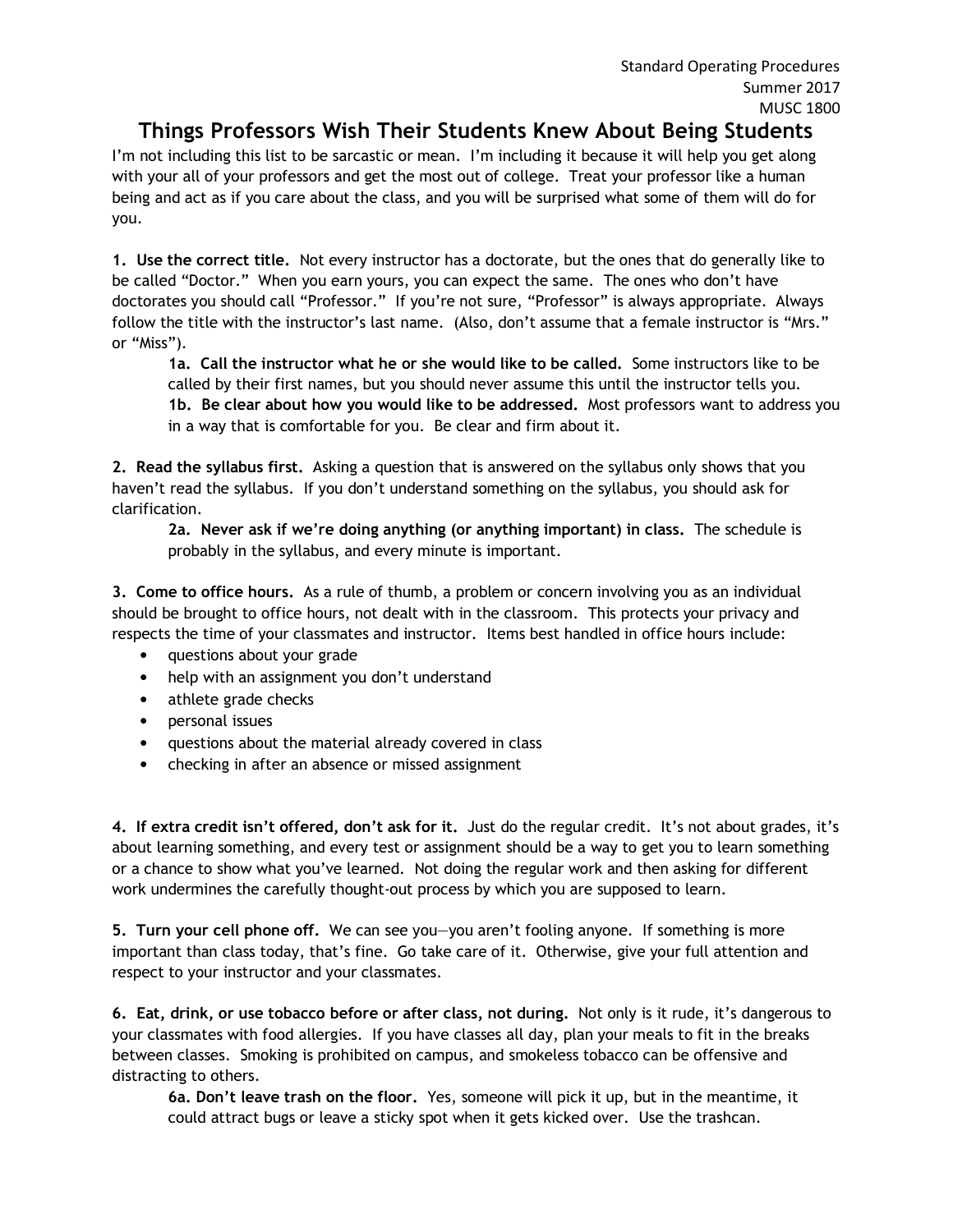**7. Come to class.** If you have to miss class, let the teacher know. If you have to miss a lot of class, consider dropping the course.

**7a. Be on time for class.** See 6. Your teacher will (almost) always be on time, and you should too. The beginning of class is often when important announcements are made.

**7b. Stay for the whole class meeting.** See 6. Sometimes we save the best stuff for the end. **7c. Wait until the end to pack up.** The professor is well aware of the time, and packing up before class is dismissed is simply rude.

**7d. If you're sick, stay home.** If you have the flu or a cold, stay home and help the rest of us keep from getting sick. Send an email or leave a message to let the teacher know you will miss class.

**7e. Use the restroom before class.** There is no good time to sneak off for a potty break, so go before class starts or after it's over. For long class periods, instructors usually provide a break.

**8. Sit in the front row.** These are the best seats in the house, and most teachers have good personal hygiene.

**8a. Ask questions and answer questions.** This is college, and you should either have an answer or a question all the time.

**8b. Take notes.** We aren't speaking for your entertainment or our health. Write something down, because it will all be on the exam. Also, PowerPoint slides are not complete sets of class notes for you to copy down. Things will be said by the instructor and by your classmates that are important.

**9. Always turn in your best writing.** Never, ever, ever turn in a first draft or anything that hasn't been proofread at least once, no matter how small the assignment. Bad writing makes it difficult for the instructor to know whether you understand the material.

**10. Follow directions and procedures.** Grading a stack of assignments is hard enough. Each deviation from the directions or the expected formatting is like a little pinprick in a professor's eye. Pay attention to detail.

**11. Do your own work.** You're going to get caught if you engage in plagiarism. It is as easy for us to Google that suspicious sentence as it is for you to find it in the first place.

**12. You are not the only one in class.** You are going to learn from your classmates as well as from your instructor. Give others a chance to speak and don't monopolize the instructor's time. If you don't want to deal with other people, take the course online.

**12a. But be fully present, not just physically there.** See 4, 5, 6a, 7a, 9, etc. Participate and take advantage of the opportunity you have to pause in your busy life and learn something new.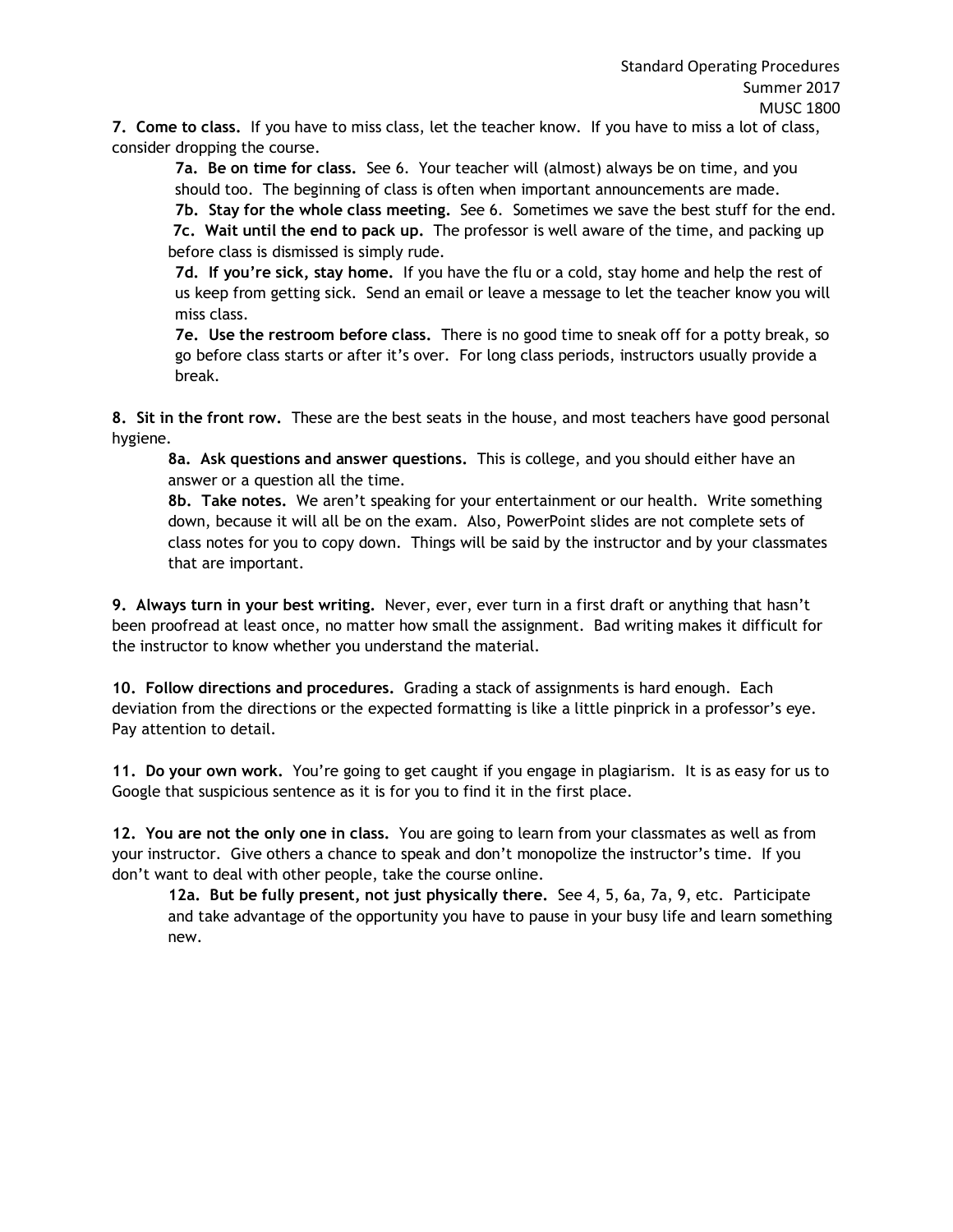## **How to Email Your Instructor (or anyone else)**

**0. Read the syllabus, assignment sheet, textbook etc.** If you still have a question, write your email.

**1. Begin with a salutation.** "Dear Dr. Saunders," [Enter]

**2. State which course and section you are taking.** "I am in your Tuesday/Thursday Music Appreciation Class."

**3. State the nature of your concern.** "I have a question about Enrichment Activity 2…"

**4. Summarize your request or concern.** "Could you clarify what you mean when you say…"

**5. Close appropriately:** "Thank you, [Enter]"

**6. Give your first and last name:** "Earnest Student"

**7. DON'T ASK IF I HAVE RECEIVED YOUR EMAIL.** When I get it, I will reply, so check your inbox if you are wondering.

# **How to Turn in a Written Assignment Using Blackboard**

**0. Read the syllabus, assignment sheet, textbook, etc.** Don't try to complete any assignment without doing the necessary work in advance. Make sure that you understand all the requirements for the assignment, and allow yourself sufficient time.

**1. Complete the assignment.** Use Microsoft Office (Word, Excel, etc.), or be prepared to save your work as a PDF file. This will allow the instructor to make comments on your work directly on your assignment. Save often as you work (every 10 minutes or so, or get into the habit of clicking "Save" whenever you pause).

**2. Double-check to make sure you have completed your assignment.** It's surprising how many incomplete assignments an instructor gets.

**3. Log in to the Blackboard site.** If you don't know how to do this, seek help right away.

**4. Click on the "Assignments" tab, or on the appropriate Learning Module.** There are usually multiple ways to find the same thing within a Blackboard site.

**5. Select the assignment you wish to submit from the Assignments tab or Learning Module.**

**6. Next to "Attach File," click the "Browse My Computer" button.** 

**7. Select the appropriate file(s) from your computer or thumb drive.** 

**8. Click "Open"** 

**9. Add comments if necessary.** This is *not* where your full assignment goes.

**10. Click "Submit."** Your assignment should now appear in a new window. You may need to wait if you are uploading a large file or multiple files.

**11. Wait with bated breath until the instructor grades and returns your work.** You can check to make sure you have submitted the assignment by clicking on "My Grades."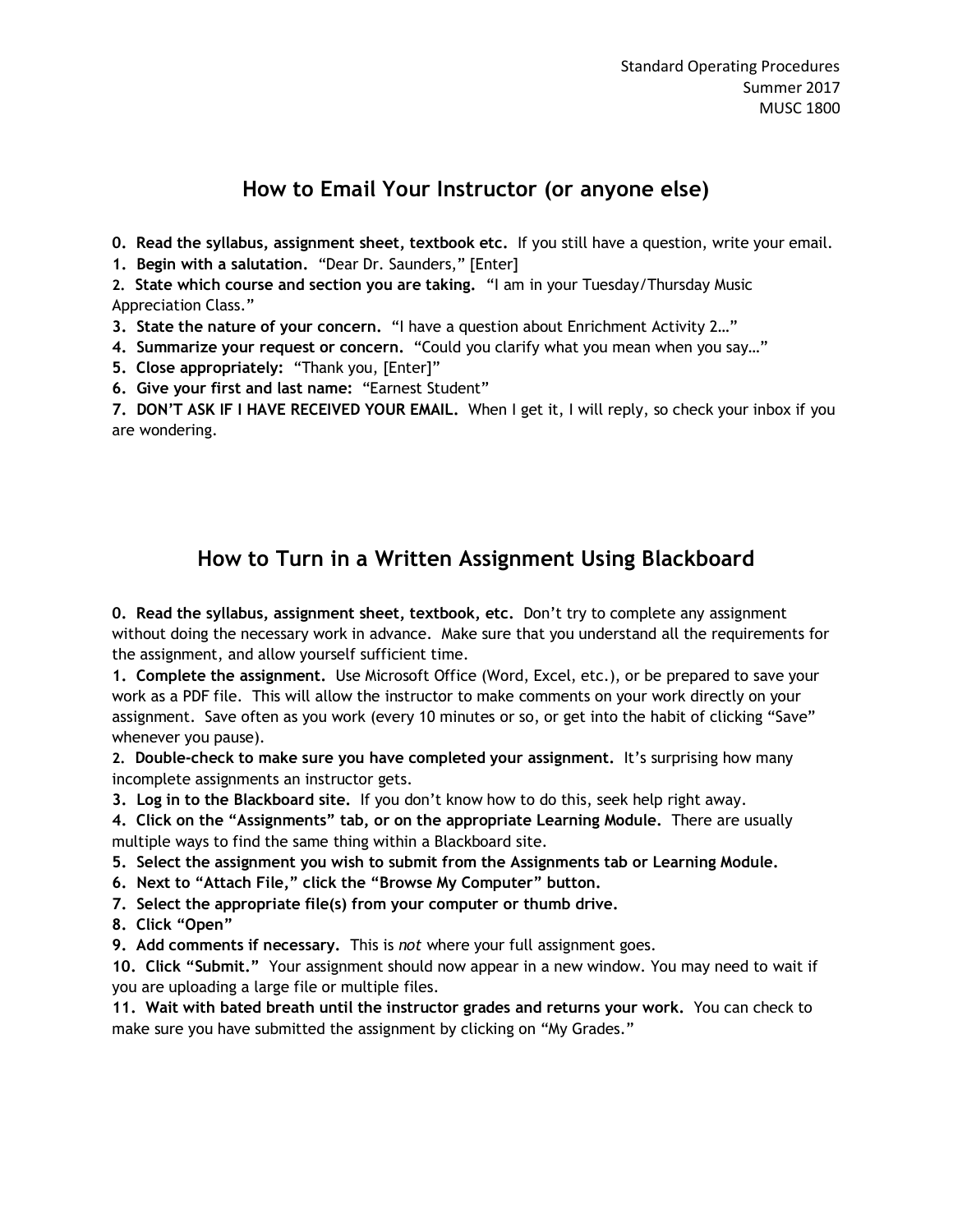#### **How to Read for a College Class**

**Goal:** Read with a purpose. Know why you are reading. Reasons you might be reading include:

#### **Background In-depth study Research**

#### **Reading a Textbook:**

- **Flip through** the book to understand its layout and features.
- **Break up** your reading into multiple sessions of no more than an hour.
- **Don't start at the beginning. L**ook at end-of-chapter questions and vocabulary lists.
- **Don't try to multi-task. Read in a quiet place, with note-taking materials and references.**
- **Don't plow ahead** at all costs. Make sure you understand the *idea* behind each sentence
- **Don't get distracted** by boxes or sidebars. Come back to read these features after the main text.
- **Don't just read the words one time and be finished.** Take notes on the text and pay close attention to vocabulary and key concepts.
- **Don't only** highlight, circle or underline in the text.
	- o **Do** take notes that include page numbers and direct quotations (in quotation marks)
- **Don't skip practice** exercises. Identify the skills being presented and see if you come up with the same answers
- **Don't** put off reading the book.
- **Read the assigned chapters** *before* **coming to class**, and come to class with questions.

#### **Reading a Source:**

- **Decide whether or not you will read the entire source.**
	- o **In-depth study:** You may wish to read an entire book, or you may wish to use the table of contents or index to find what is most relevant to you.
	- o **Research:** Use the index or the Find function (CRTL-F) in a web-browser to find the most relevant information. Read only what you need to establish context.
- **Have tools handy:** Be ready to access a dictionary or other reference work. You may want to refer back to more basic texts or your notes. Never read a source without your notes ready to go.
- **Look for the author's argument:** What point is the author trying to make? What hypothesis is the author testing? What idea is the author trying to defend?
- Look for bias: Does the author really know what she's saying? Are there cultural factors being expressed without being stated?
- **Decide whether a source is worth your time:** Has it been cited elsewhere? Is the author an authority? Is the author giving information that is at a level appropriate to what you're trying to discover? Is this college-level material?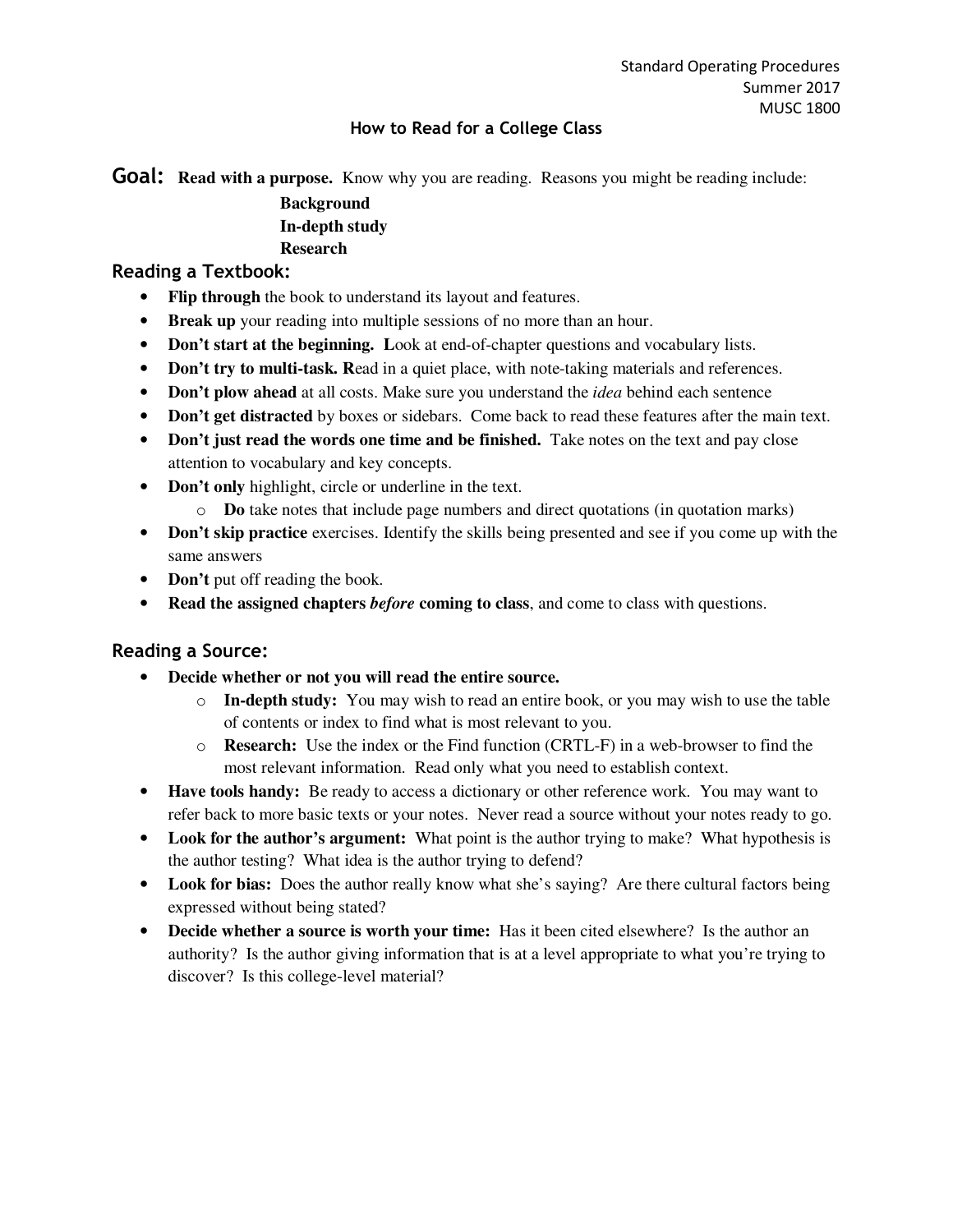#### **Note-Taking**

#### **Good notes are a bridge between the author's understanding and your own. The act of taking notes increases your comprehension and makes more efficient use of your time.**

#### **Taking Good Notes (Textbooks):**

- **Be organized.**
- **Stay on the same page:** When you begin a new book page, put the page number in your notes.

#### **Consider the Cornell system**

- **Focus on key concepts:** One big idea per paragraph
- **Focus on vocabulary.**
- **Leave blank space for class or review**
- **Write neatly and coherently**
- **Copy sparingly**
- **Return to your notes:** Use your notes to review, study for exams, check yourself. Good notes make this worth your time.

#### **Taking Notes (In Class):**

- **Always take notes**
- **Read first.**
- **Focus on the key concepts, not the slides.**
- **Write in short bursts**
- **Copy problems worked out in class into your notes.**
- **Don't try to write down everything.**
- **But write down something.**

#### **Taking Good Notes (Research Sources):**

- **Dealing with sources requires careful and organized note-taking, always keeping your topic in mind.**
- **Be organized.**
- **Stay on the same page:** When you begin a new book page, put the page number in your notes.
- **Focus on the message:** Does the author agree or disagree with what you or other authors are trying to say?
- **Focus on facts.**
- **Establish a timeline.**
- **Write neatly and coherently.**
- **Copy as needed.**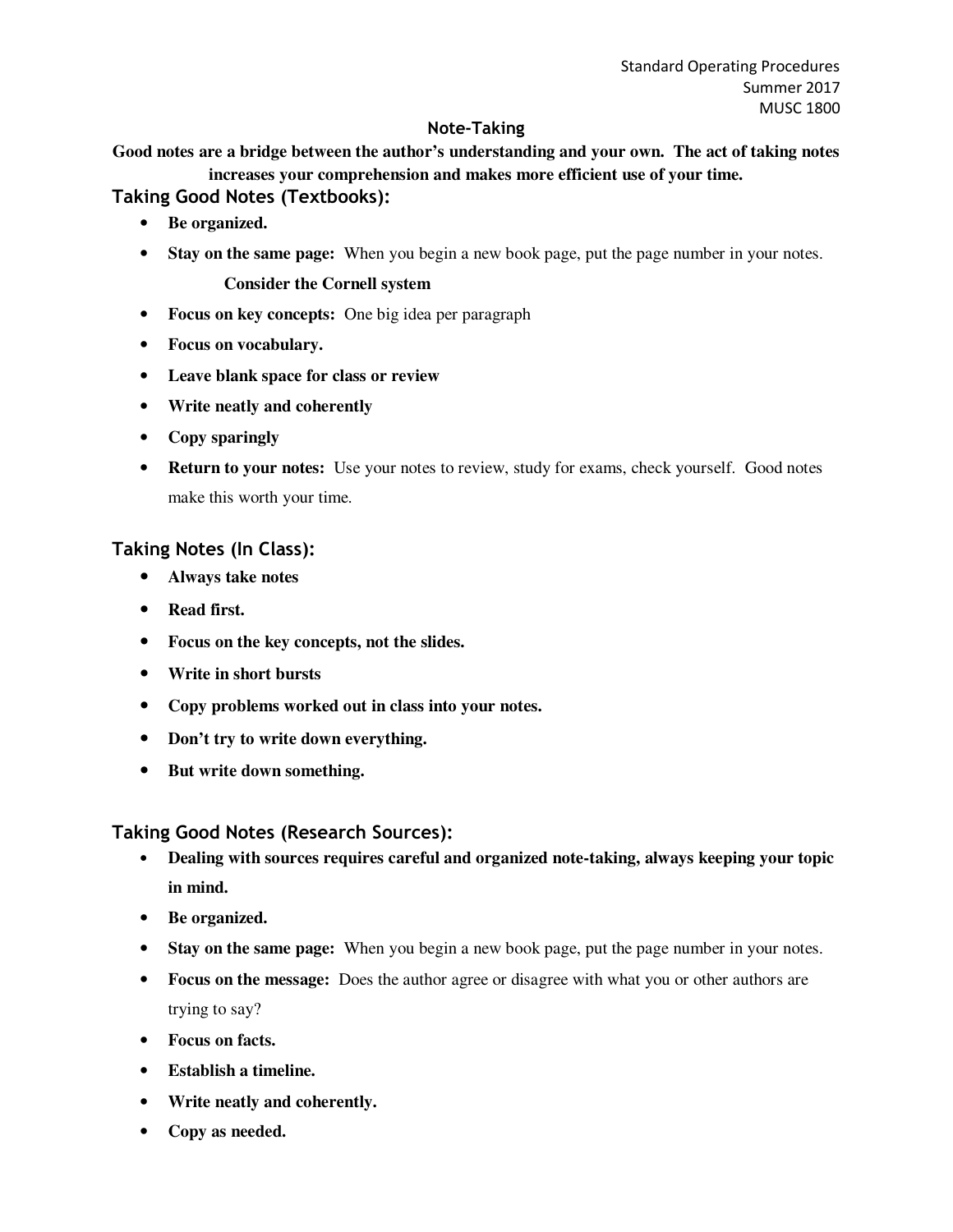#### **How to Study Vocabulary (and Nail the Quizzes in This Class)**

**Goal:** Master the vocabulary required for the class you are taking. This will allow you to participate fully in class discussions and write meaningfully about your topic.

#### **You Will Need:**

- **List of Vocabulary Words**
	- o If you're lucky, the professor will hand out a list, or…
	- o You might have to look at the beginning or end of each chapter in your textbook
	- o If you're really unlucky, you will have to create your own list from scratch
- **Package of Index Cards (Buy 500 at a time)**
	- o 3x5 cards are portable and fit nicely in a backpack or purse
	- o One for each vocabulary word or term
- **Your Favorite Writing Implement**
- **Your Textbook**
- **Optional: Other references, Internet access**

#### **Create Your Cards (the most important part):**

- Write each term on one side of the card
- On the reverse, write the definition of the term
	- o Look in the Glossary of your textbook for definitions
	- o If your book doesn't have a glossary, you may have to write your own definition (which is why you have to read the assignment as well).
	- o Beware of using a standard dictionary, as terms frequently have specialized meanings
- Premade cards may available, but making your own in this way is a huge first step toward knowing the words

#### **Study:**

- Start by reading the term from your card, then reading the definition on the other side
- Then, read the term and say the definition before you look at it
- Then, read the definition and name the term
- Last, get someone else to quiz you using your cards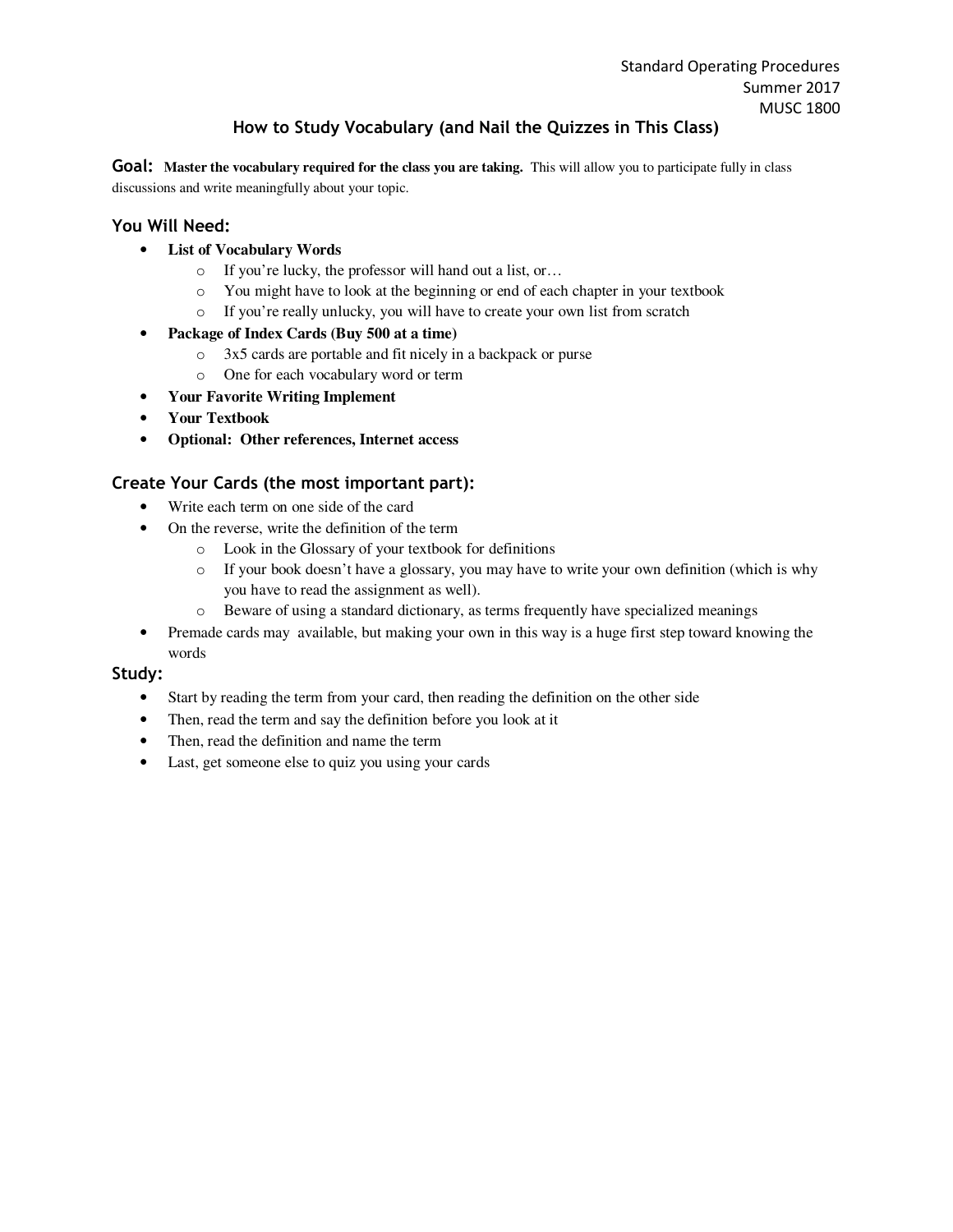# **Dr. Saunders' Style Sheet**

## **General Expectations and Formatting for College Work**

- **All work should be typed or word processed.**
- **All work other than bibliographies should be double-spaced.**
- **A bibliography, if required, begins on a new page after your essay.**
- **Bilbliographies should be single-spaced, with hanging indent, and an empty line between entries.**
- **All written work should use Times New Roman, 12-point font. This is no longer MS Word's default.**
- **All written work should have one-inch margins on every side.**
- **Any charts or diagrams should be as clear as possible. Assume the reader knows nothing.**

## **Writing Tips: Cultivate an Educated, Effective Style**

- Write differently than you speak. Be clearer and more concise, using fewer clichés.
- Be specific—avoid the word *thing* by finding the noun that you actually mean.
- Be careful that any pronoun you use refers clearly to a noun.
- Turn grammar-check on, and fix the problems it shows.
- Don't trust spell-check (but leave it on). Know which of a pair or trio of homophones (words that sound the same but are spelled differently, such as *there, their* and *they're*) is correct.
- Be especially careful of words that sound different when we say them. Write *should have,* not *should of*.
- Don't ask questions of the reader.
- In most college writing, don't refer to yourself in the first person (I or me).
	- o This makes writing more concise by avoiding "extra" phrases such as *I believe* or *I think*. Use the third-person point of view.
	- o Only use *I* or *me* if you are writing about yourself (Enrichment Activity 1)
- Never address the reader as *you.* In most cases, what is really meant is *I* or *me.*
- Read your paper out loud before you turn it in. Better yet, have someone else read it out loud to you as you follow along. It should sound like someone is reading a book, not like a conversation.
- Do not use contractions unless you are quoting someone directly.
- Do not use *et cetera (etc.)* at the end of a list of nouns. If something is important enough to list, then list it.
- Don't give your own opinion unless it is specifically asked for by the assignment. When you are required to give your opinion, follow it with specific evidence in support, and do not state it as an opinion.
- Avoid passive voice, in which the subject of a sentence is acted upon by some other agent or by something unnamed.
	- o Hint: If you can insert the words *by zombies* after the verb in your sentence, it is in passive voice and needs to be revised.
	- o Example: *The boy was bitten* [by zombies].
	- o Revised: *The dog bit the boy.*

## **Writing About People (Real and Otherwise)**

- Capitalize both first and last names of any person.
	- o If you are writing about a family member: *Mom*, *my mom; Aunt Sandy, my aunt*; *my Aunt Sandy*
- In general, refer to historical figures or artists by their last names, unless they are commonly known by only one name or didn't have a last name (e.g., Jesus, Mohammed, King George III, Madonna).
- When writing about two or more members of the same family with the same last name, use first names to make it clear about whom you are writing. It is not necessary to use both first and last names together after the first mention.
- Fictional characters should be referred to by their first names, unless only their last names are known.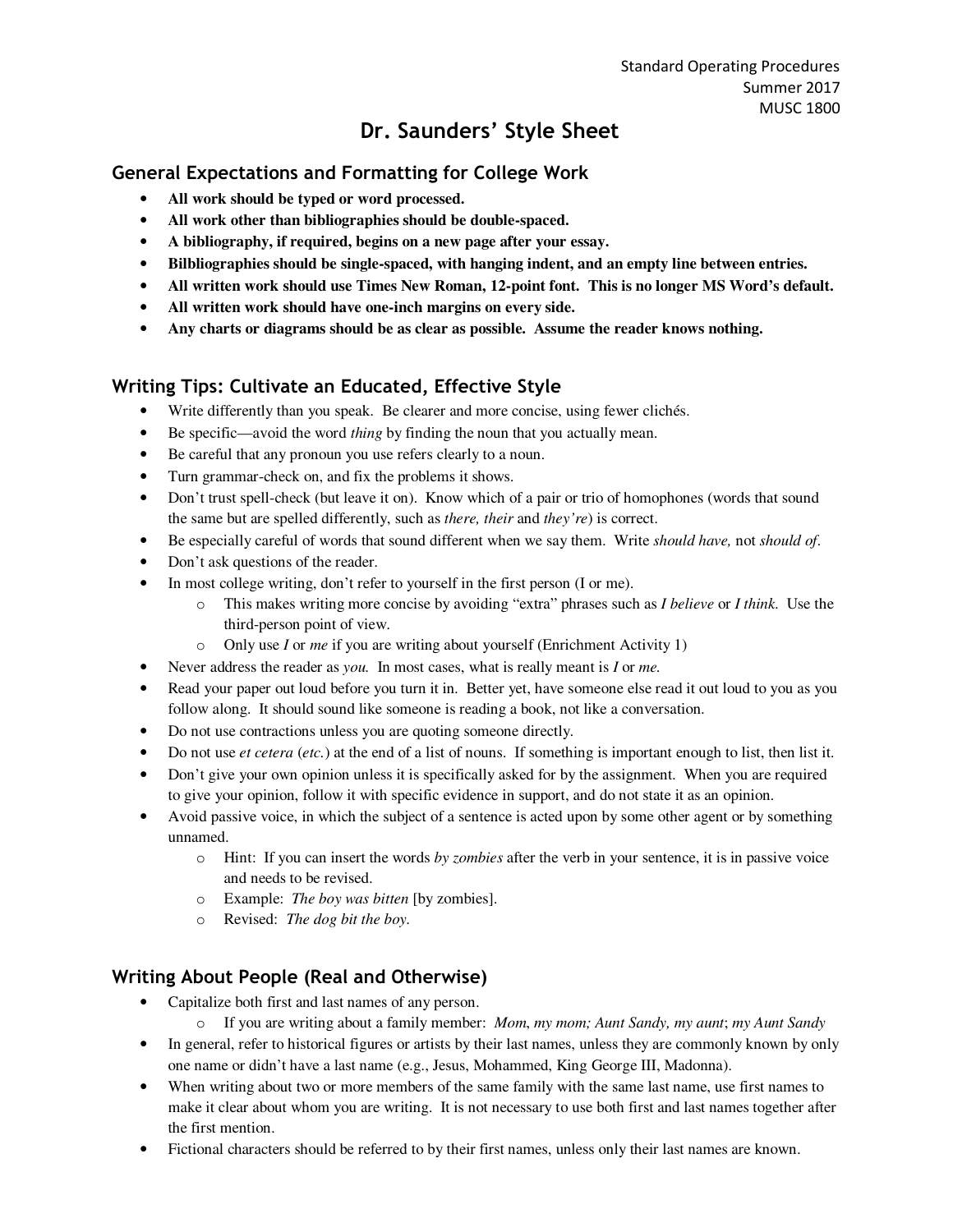- Fictionalized portrayals of historical figures should be differentiated from their real counterparts. An effective system is to follow the rules above for the historical person (*Cole Porter*), and refer to the character by first name, surrounded by quotation marks ("Cole"), always making the reader aware of context.
- Names of bands should be treated like names of people (proper nouns): capitalized, not italicized. Some band names include *The,* and others don't: *The Beatles, The The; Eagles; Smashing Pumpkins*

#### **Problematic Words**

- **If you don't know what a word means, look it up and learn it. Don't write a word you don't know.**
- *a lot*: Two words, not one. Avoid them both.
- *amount* **vs.** *quantity:* an *amount* can be measured but not counted: a cup of sugar or a minute of music. A *quantity* can be counted (even if it hasn't been counted yet): a dozen eggs or a hundred songs.
- *artist:* Avoid referring to a musician as an *artist*. This is common in the media, but in this class we should be more specific. Consider words like: *singer, producer, composer, songwriter, guitarist, rapper,* or *bandleader.*
- *definitely:* This is an overused word that doesn't really mean much of anything, and is usually followed by a vague or indefinite statement. Cross it out. (Beware that Auto-correct will burn you on this every time as well, giving you *defiantly*, which means something else completely).
- *however:* When this word appears at the beginning of a sentence, what follows is usually dry or weak
- *nowadays:* This is not an appropriate word in academic writing. Use *currently, today, recently,* or *since \_\_*
- *really* **and** *very:* Think of a more descriptive adjective, or consider not using one.
- *ridiculous:* This word, and many others, has a correct meaning, and a colloquial or slang meaning. See also *amazing, awesome,* **and** *incredible.*
- *someone and I vs. someone and me*: It can be difficult to know which of these to use. A simple way to figure it out is to take out the *someone and*, and determine whether *I* or *me* is correct without it, then put *someone and* back in.
- *that, who* **and** *whom:* Use *who* or *whom* as a pronoun for a person, and *that* to refers to an object. *Elvis Presley is the performer who is generally considered to be the first major rock'n'roll star. "Hound Dog" is the song that propelled him to national attention.* (Even better, simplify these sentences: *Elvis Presley is generally considered to be the first major rock'n'roll star. His performance of "Hound Dog" propelled him to national attention.*).
- **Brand names and band names** often have strange capitalization:
	- o *mp3*, *Internet*, *'N Sync*, *CD*, *iPod* are all correct.
- **Musical styles** are usually not capitalized: *country*, not *country*
	- o Some exceptions include: *R&B, contemporary Christian*, *New Wave*
	- **Instrument names** are not capitalized, unless they include a specific brand name:
		- o *trombone, guitar, organ,* but *Bach 42B, Fender Stratocaster, Hammond B-3*

#### **Titles:**

- In general, if something is a part of a larger work, the larger work is in italics, and the smaller work is in quotes.
- Prefer the original language and spelling of a title, unless you are studying a translation, or the original language uses a non-Latin alphabet
- Capitalize nouns, verbs and adjectives in titles.
- If you aren't sure about the correct spelling of a name or other word, check its Wikipedia entry.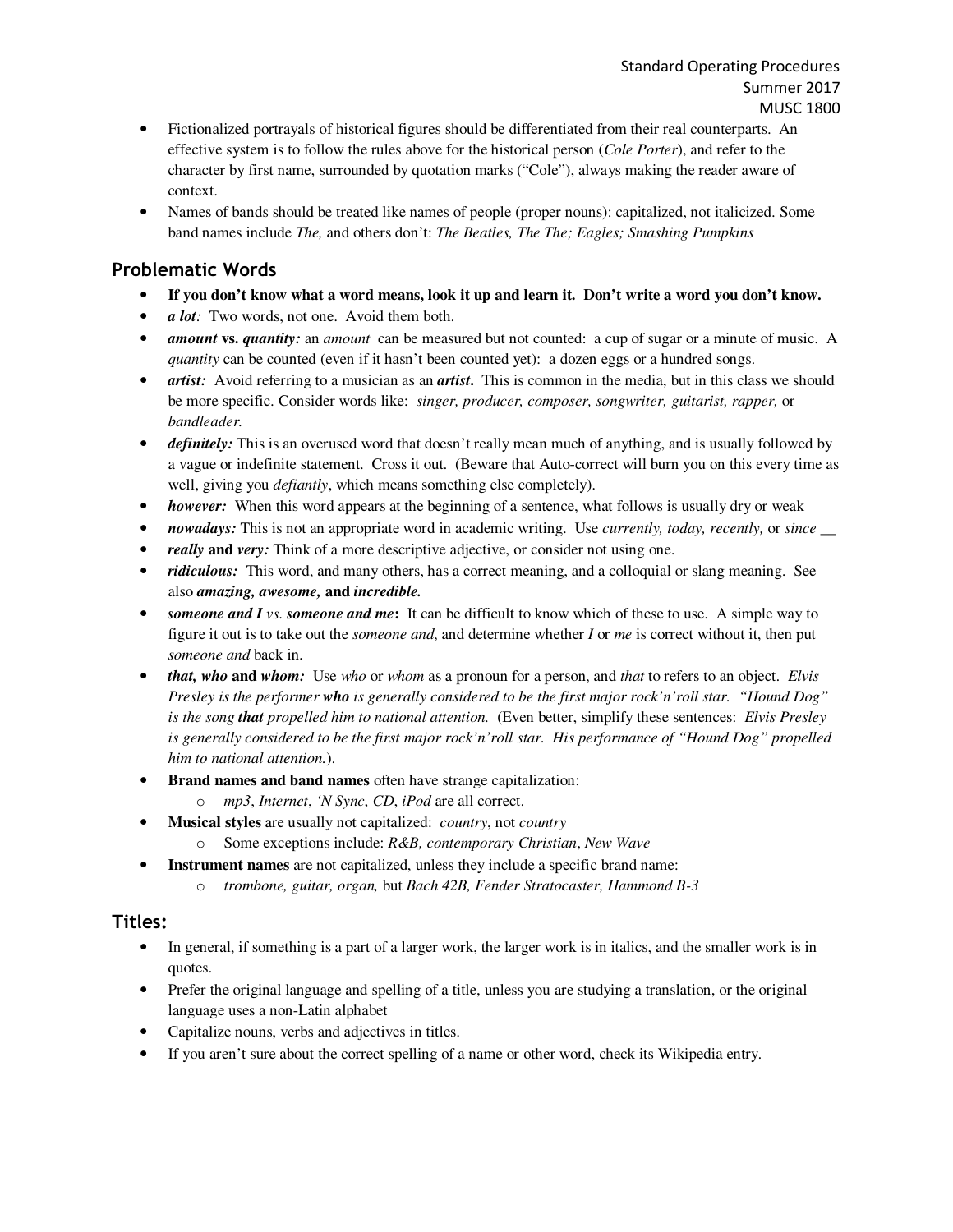|                               | Quotes?         | Italics?        | <b>Example</b>                                      |
|-------------------------------|-----------------|-----------------|-----------------------------------------------------|
| <b>Song Titles</b>            | Yes             | N <sub>o</sub>  | "Eleanor Rigby"                                     |
| <b>Titles of Short Poems</b>  | Yes             | No              | "The Road Not Taken"                                |
| <b>Book Titles</b>            | $\overline{No}$ | Yes             | The Great Gatsby                                    |
| <b>Album Titles</b>           | N <sub>o</sub>  | Yes             | Kind of Blue                                        |
| <b>Movie Titles</b>           | N <sub>o</sub>  | Yes             | Star Wars: Episode IV: A New Hope                   |
| <b>Plays</b>                  | N <sub>o</sub>  | Yes             | Death of a Salesman                                 |
| <b>Operas or Ballets</b>      | No              | Yes             | Madama Butterfly                                    |
| <b>Musicals</b>               | N <sub>o</sub>  | Yes             | <b>West Side Story</b>                              |
| <b>Larger Musical</b>         | N <sub>0</sub>  | Yes             | Ein Heldenleben, Op. 40                             |
| <b>Works with Specific</b>    |                 |                 |                                                     |
| <b>Title</b>                  |                 |                 |                                                     |
| <b>Musical Works with</b>     | N <sub>o</sub>  | N <sub>o</sub>  | Symphony No. 7 in A major, Op. 92                   |
| <b>Generic Titles</b>         |                 |                 | $-OR-$                                              |
|                               |                 |                 | Beethoven's Seventh Symphony                        |
| <b>Musical Work Within</b>    | Yes             | N <sub>o</sub>  | "Nessun Dorma" from Turandot                        |
| a Larger Work                 |                 |                 | $-OR-$                                              |
|                               |                 |                 | "Goodbye Yellow Brick Road" from Goodbye            |
|                               |                 |                 | Yellow Brick Road                                   |
| <b>Titles of Magazines or</b> | N <sub>o</sub>  | Yes             | Time; Rolling Stone; the New York Times;            |
| <b>Newspapers</b>             |                 |                 |                                                     |
| <b>Magazine</b> or            | Yes             | N <sub>o</sub>  | "Russia Displays a New Military Prowess in          |
| <b>Newspaper Articles</b>     |                 |                 | Ukraine"                                            |
| <b>Short Stories</b>          | Yes             | N <sub>o</sub>  | "Hills Like White Elephants"                        |
| <b>Website Names</b>          | $\overline{No}$ | $\overline{No}$ | YouTube; The Daily Beast;                           |
| <b>Website URLs</b>           | N <sub>o</sub>  | N <sub>o</sub>  | http://www.youtube.com                              |
| <b>Internet Articles</b>      | Yes             | N <sub>o</sub>  | "These 10 Filmmakers Perfectly Capture Our          |
|                               |                 |                 | Love/Hate Relationship With New York"               |
| <b>Broadcast Radio/TV</b>     | N <sub>o</sub>  | $\overline{No}$ | WSTB 88.9FM                                         |
| <b>Station</b>                |                 |                 | [Use call letters and frequency, and be clear about |
|                               |                 |                 | where the station originates.]                      |
|                               |                 |                 |                                                     |
| <b>Broadcast or Cable</b>     | N <sub>o</sub>  | N <sub>o</sub>  | CNN, MTV, the DuMont television network             |
| <b>Network</b>                |                 |                 |                                                     |
| TV or radio program           | $\overline{No}$ | Yes             | The Simpsons, Star Trek                             |
| <b>Episode of a TV or</b>     | Yes             | N <sub>o</sub>  | "Moaning Lisa," "City on the Edge of Forever"       |
| radio program                 |                 |                 |                                                     |
| <b>Video Game Titles</b>      | N <sub>o</sub>  | Yes             | Guitar Hero, Fantasia: Music Evolved                |
| <b>Fictional Characters</b>   | Maybe           | $\overline{No}$ | Use quotes to distinguish between a historical      |
|                               |                 |                 | figure and his/her portrayal in a work of fiction.  |

#### **Quotation Marks and Italics: A Handy Reference Chart**

#### **Numbers and Abbreviations**

- Write out numbers smaller than 100, and the words *hundred*, *thousand, million*, etc.
- Write out ordinal numbers: *first, third, and twenty-first, not*  $I^{st}$ *,*  $3^{rd}$ *, or*  $2I^{st}$
- However—numbers for dates should be numerals: *March 15, 1976*, not *March Fifteenth in the Year One-Thousand Seven-hundred and Seventy-Six.*
- Copy titles and names of products exactly—many artists and corporations use numerals instead of words for numbers
- If you use an acronym (such as *NASA* for *National Aeronautics and Space Administration*), write it out the first time, with the acronym in parentheses immediately after
- Use abbreviations only if you are giving data, and use numerals with units of measurement: *76m* or *16 GB*, not *seventy-six meters* or *sixteen gigabytes*.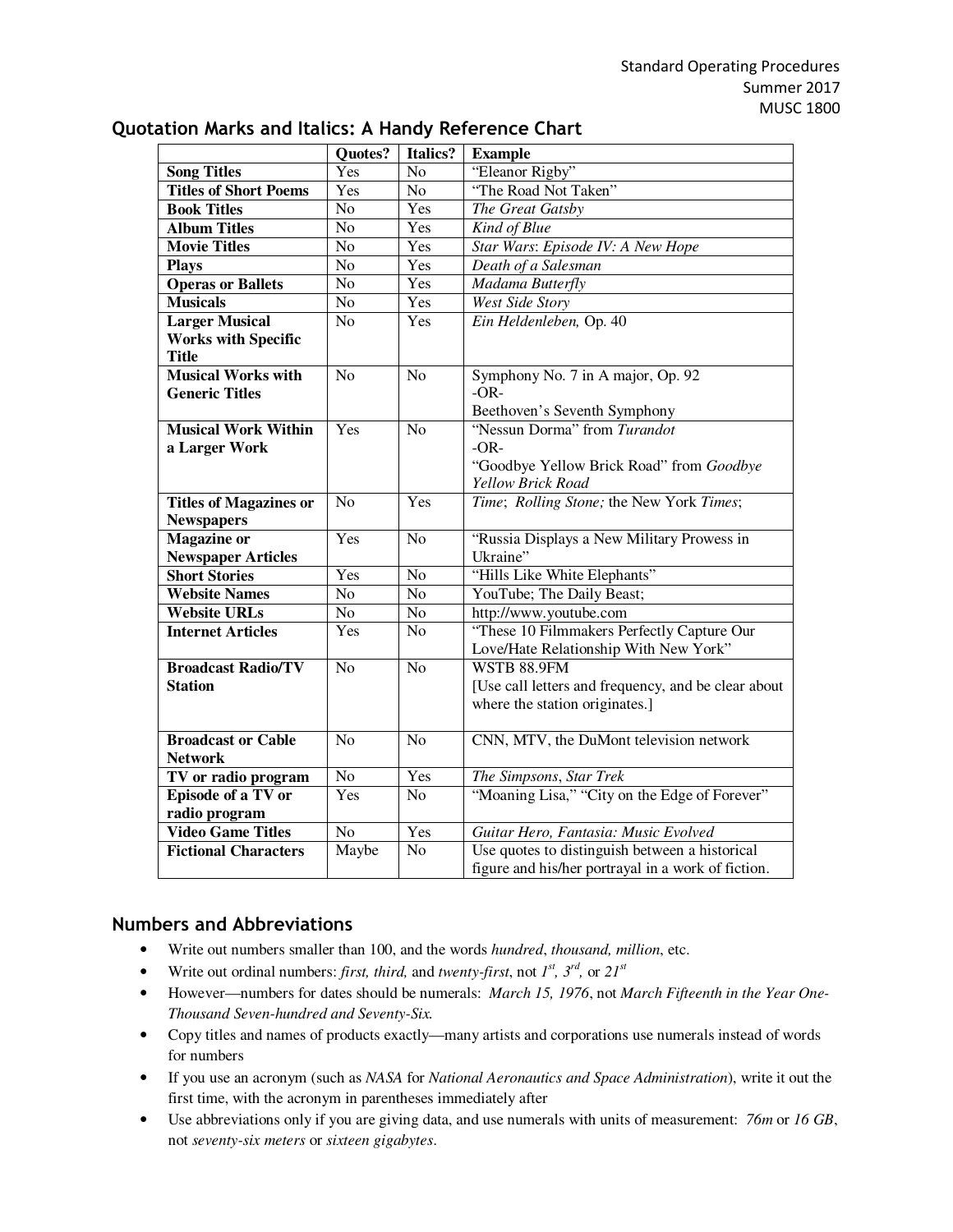#### **Plurals and Possessives**

- A singular noun (or a plural noun not ending in s) is made possessive by adding apostrophe and s (*'s*). *Matt's pen* = The pen that belongs to Matt; Jess's skirt = the skirt that belongs to Jess; The octopi's ink = *The ink of more than one octopus.*
- Plural nouns ending in s are made possessive by adding an apostrophe to the end: *The musicians' union = The union made up of professional musicians. The musician's union = the union to which a particular musician belongs. Also,* **CDs** not **CD's.**
- In no case is a noun made plural by adding *'s*. **Thus, a decade does not require an apostrophe:** *the 1960s* **(preferred),** *the 70s* **(acceptable).**
	- o The idea that *50's* is correct comes from the use of the apostrophe as a substitute for omitted characters; thus, *1950s* was abbreviated to *'50s*. Avoid this usage as well.

#### **Centuries and Decades**

- It is better to refer to a century by its number: *the nineteenth century* or *the 19th century,* not *the 1800s.* For dates before or after 1 C.E., the century is one more than the number of hundreds.
- There is usually no need to spell out the names of decades. Use numerals.
- It is most correct to refer to decades without their century only for the past hundred years, so that there is no confusion between *the 70s* (meaning *the 1970s*) and *the 1470s*.
- Use a hyphen when a decade or century is an adjective: *nineteenth-century music* or *mid-60s art*.

## **Rules for Punctuating Quotations**

- As with all punctuation, the best way to learn and absorb this is to read more.
- Only use quotation marks when you are putting someone else's *actual words* into your writing (or for certain titles (see chart above).
- When a comma, period, exclamation mark or other punctuation appears at the end of a quotation, "it comes before the closing quotation mark."
- When a quotation begins mid-sentence, "it is preceded by a comma, and the first word isn't capitalized unless it is a proper noun."
- "If you begin a sentence with a quotation and then break off," he said, "don't forget to separate the interjection with commas and quotation marks."
- "Have you ever seen a quotation that ended with a question mark or exclamation point?" he asked. In that case, omit the comma or period from the quotation (although you may need it later).
- "If you add clarifying information [like a date or proper noun] to a quotation," use square brackets and make sure that you don't change the meaning of the quotation.
- "For a 'quotation within a quotation,' use single quotation marks."
- Put long quotations (more than a sentence) in a block quotation, indented on both sides, single-spaced, and in a font one size smaller than your main font. Use block quotations sparingly.
- Poetry should be quoted in such a way that the breaks between lines are evident. If a passage is not long enough to justify a block quote (see above), use a backslash (*/*) anywhere the published version has a line break. This is in addition to any other punctuation found in the original. "Two roads diverged in a wood and I,/I took the one less travelled by…"
- Treat song lyrics like poetry. You may need to consult one or more of the many lyrics sites on the Internet, or liner notes for a CD or album, to determine the correct punctuation and line breaks.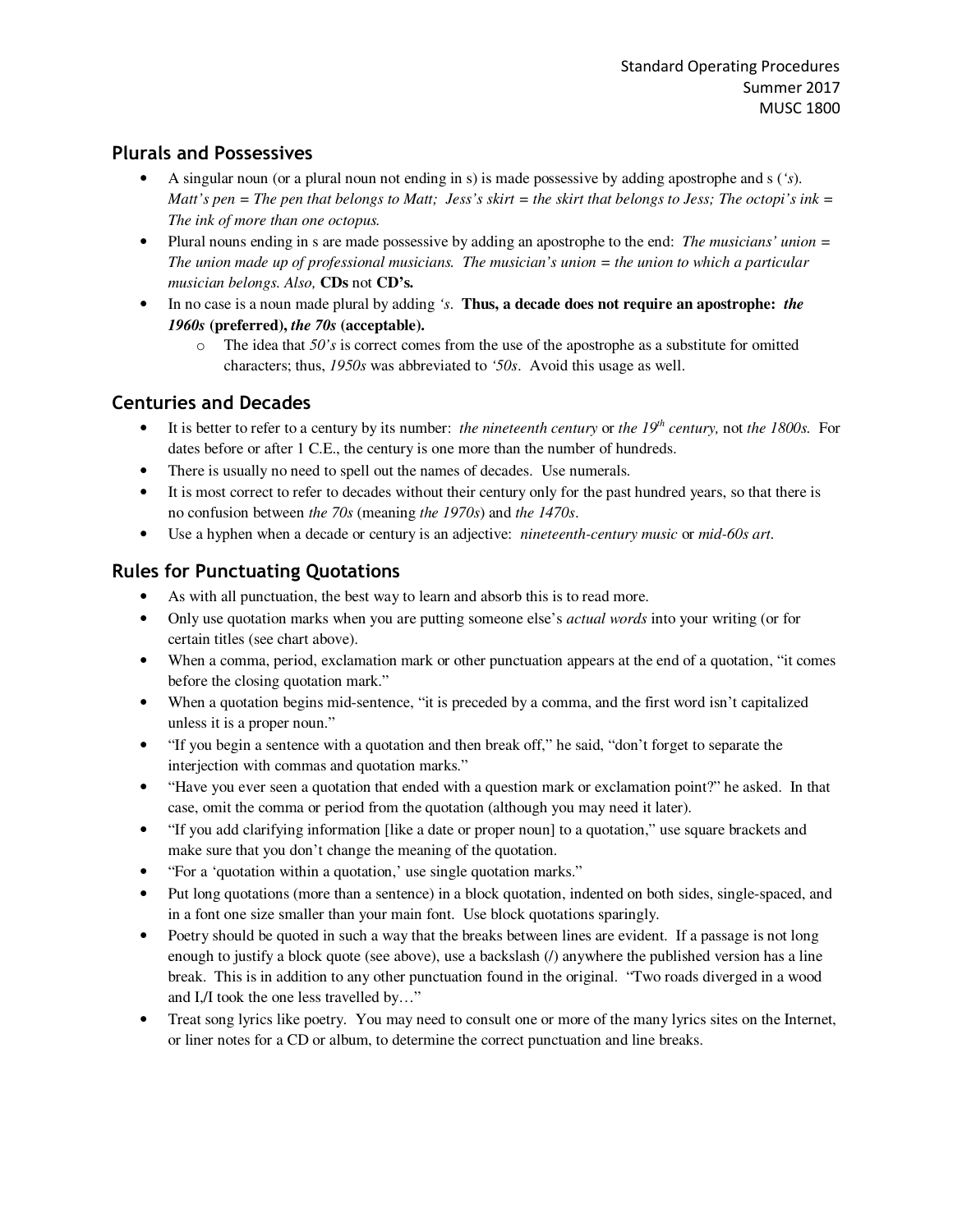#### **Give Credit Where Credit is Due**

- Bibliographies and Works Cited lists are always single-spaced, and always make use of what is called a "hanging indent," with a space between each entry.
- Use the appropriate style sheet for your discipline.
- One citation is not sufficient for a bibliography. Ever.
- If you can't create a complete citation from a source, you should doubt its usefulness.

#### **Structuring an Essay**

For a quick worksheet on this, visit the **5 Paragraph Essay Outline** in this course packet.

The essays for several of the Enrichment Activities and for your final exam (as well as many assignments and exams in other classes) can be put together as follows, in a five-paragraph format. **Do not just type until you have filled the allotted number of pages.**

| Paragraph 1 | <b>Introduction</b> | Starts generally and ends with a thesis statement that you will defend in<br>your essay. No specific examples or data in this paragraph. |
|-------------|---------------------|------------------------------------------------------------------------------------------------------------------------------------------|
| Paragraph 2 | Point 1             | The first argument to support your thesis, including specific examples<br>and data.                                                      |
| Paragraph 3 | Point 2             | The second argument to support your thesis, including specific examples<br>and data.                                                     |
| Paragraph 4 | Point 3             | The third argument to support your thesis, including specific examples<br>and data.                                                      |
| Paragraph 5 | Conclusion          | Begin by restating the thesis statement, and then connect it to the larger<br>topic. No specific examples or data in this paragraph.     |

For essays in this class, choose your three best arguments (or arguments against your thesis that you wish to refute). For longer projects, simply expand this form by adding additional paragraphs in the middle.

In your middle paragraphs, include specific data and then explain what those data mean for your thesis. Include citations for the sources of your data whenever possible.

## **Why do I need a Bibliography?**

A bibliography is a list, usually in alphabetical order by author, of all the places you looked to find the facts that you used in a specific piece of writing.

In academic work, your fact-finding should be meticulously documented. This allows your reader to follow your chain of reasoning, and, just as importantly, shows what ideas you are taking credit for, and what credit is do to others who have come before you.

In a bibliography, all of your fact sources are put into a standard format that gives all the information a reader might need to find the same materials you looked at and determine if your conclusions are truly justified. Having a common format makes it easy to follow your footsteps. Each entry in your bibliography is called a *citation*, and each citation contains specific types of information. If you can't create a complete citation from a source, you should dig more deeply until you can, or consider using a different source.

## **Bibliography in Chicago Style**

For academic writing in music, we use the citation-style outlined in *The Chicago Manual of Style*, also known as "Turabian" format. All bibliographies in this course should use this format. It is not necessarily better or worse than formats you may already be comfortable with, such as MLA or APA, but it is what is expected in this course. You should expect to conform to your instructors' expectations for citations, no matter what they are.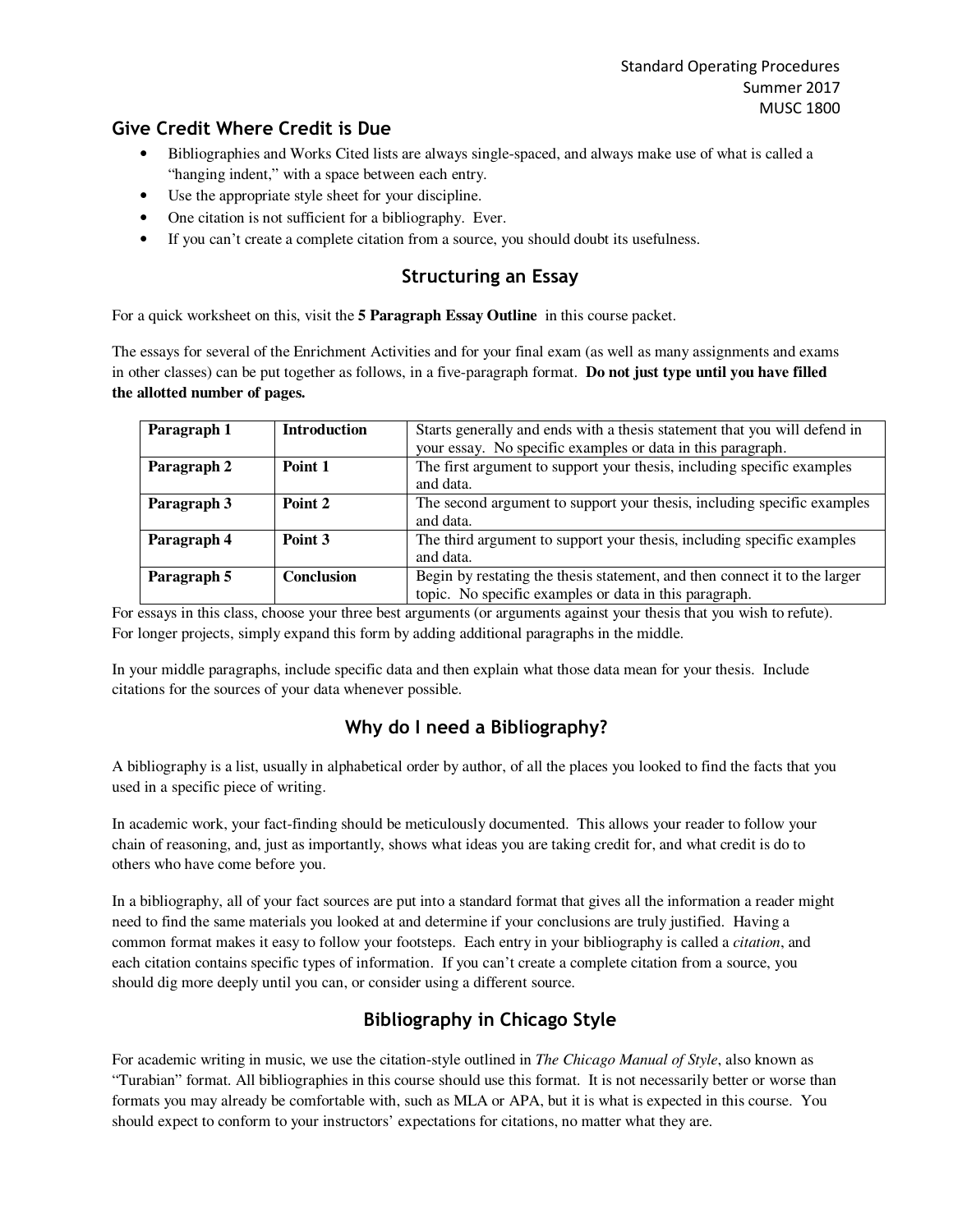#### **Advantages of Chicago Style:**

- 1. Your instructor is already comfortable with it.
- 2. Web citations include the URL, making it easy to find the website you looked at.
- 3. Recordings can be cited uniformly and completely.
- 4. There is generally no need to give the format of a source, as this is self-evident from the other information.

#### **Sample Citations in Chicago Style**

**There are many websites where you can build citations and then paste them into your bibliography. Choose "Chicago Style" and the "Bibliographic" ("B") format.** 

**General Format is:** [Author or Editor]. ["Article or Chapter Title"]. *[Book or Journal Title].* [Other information to help locate the source].

#### **Book:**

Last, First. *Book Title.* City of Publication: Publisher, Year of Publication.

Yearsley, David. *Bach and the Meanings of Counterpoint.* Cambridge: Cambridge University Press, 2002.

#### **Article:**

Last, First. "Article Title." *Journal Title.* Volume. Number (Year): Page numbers.

Buchler, Michael. "Modulation as a Dramatic Agent in Frank Loesser's Broadway Songs." *Music Theory Spectrum.* 30. no. 1 (2008): 35-60.

#### **Website:**

Chicago-style entries contain two dates (the date on the site, and the date you looked at the site), as well as the URL (the "address" in the top of your browser).

Author. Website Name, "Page Title." Date last modified. Date accessed. URL.

magischmeisjeorkest. YouTube, "Sibelius: Symphony No.2 - Salonen/WPh(2010Live) ." Last modified 2011. Accessed January 9, 2013. http://youtu.be/q8VxZyGsm6k.

#### **Recording:**

Cite a recording in the format you accessed it. *Only cite an LP or CD if you actually listened to the music in that medium.* For the purposes of this class, I highly recommend that you find a recording you wish to refer to as a YouTube video and cite accordingly.

Last, First (Performer). "Recording Title." Date of recording. Record Label and Catalog Number. Date of publication. Format.

Gould, Glenn (Performer). "Bach: The Well-Tempered Clavier, Book 1." Recorded June/Sept 1962. Columbia ML 5808. 1963. LP record.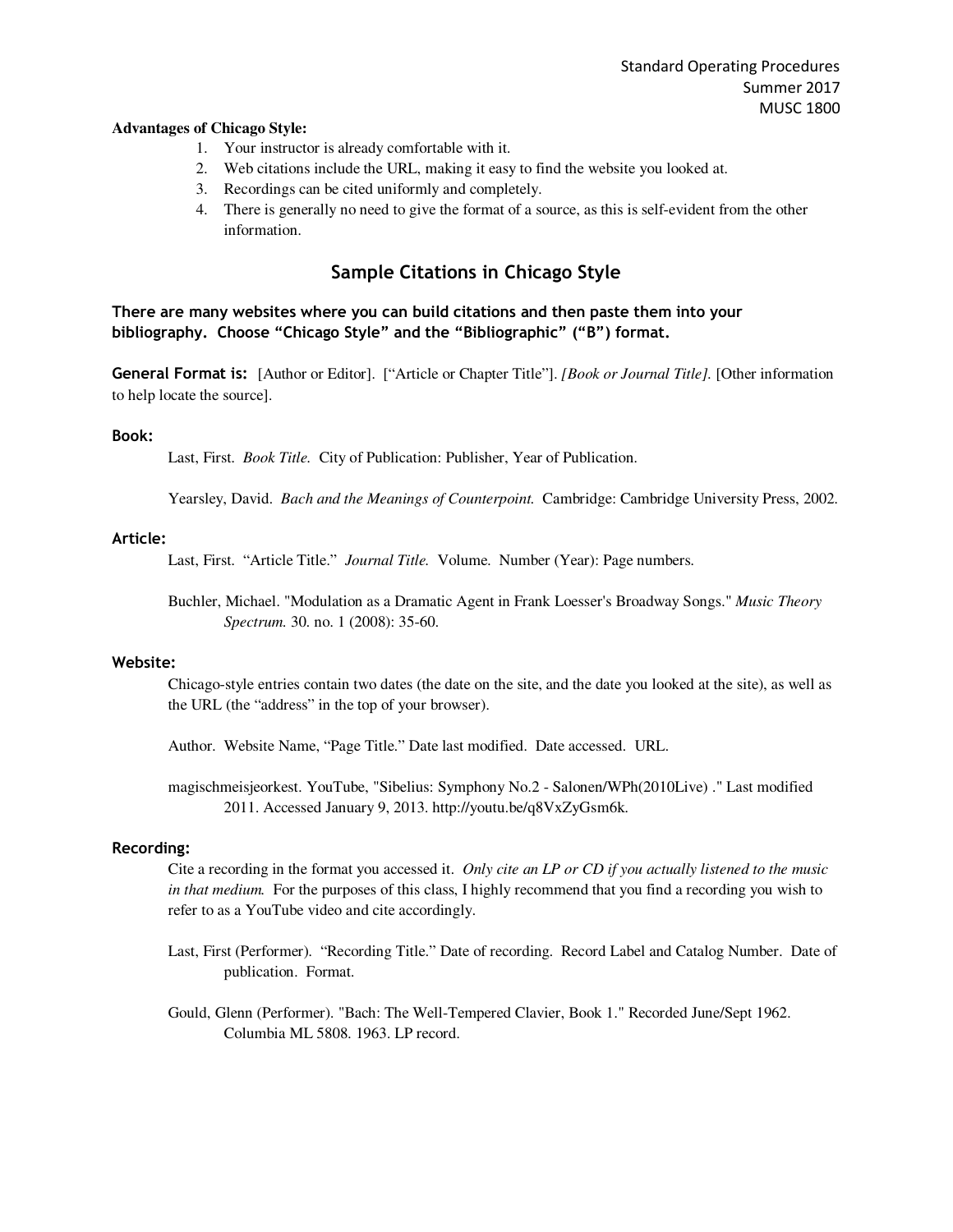## **When You Should Cite**

Any time you mention a fact that you did not discover and that is not common knowledge. In the text you should refer to your source by author and date (or in a footnote), which should be have a corresponding full citation in your bibliography. See the **Writing With Sources** section of this handout.

## **Citing a Wikipedia Article**

**How should I use Wikipedia?** Use Wikipedia as you would any general encyclopedia—to obtain background information and not as a source for detailed information. Wikipedia can be unreliable, and all information there should be verified elsewhere.

Many professors will not accept citations from Wikipedia, and if you look at Wikipedia, it is advisable to verify any information you find there (as with any other source). However, Wikipedia articles relevant to this course are frequently quite useful, and it is permissible to cite Wikipedia in this class, although not always advisable. A Chicago-style Wikipedia citation would take the form:

Wikipedia contributors. "Plagiarism," *Wikipedia, The Free Encyclopedia*. Last modified 2012. Accessed May 28, 2013. http://en.wikipedia.org/w/index.php?title=Plagiarism&oldid=5139350.

(Modify the above citation to refer to the article within Wikipedia that you are looking at).

## **Citing a YouTube Video**

This class will frequently make use of videos from YouTube, both during class meetings and in your written work. It is quite easy to make a full citation from a YouTube video, and you can collect the information as you watch the clip. The strange thing about citing a YouTube video is that the author is the person who uploaded the video, *not the person who wrote or recorded the music.*



Saunders, Matthew. "Le Voyage Dans La Lune." YouTube. Last modified 2013. Accessed May 28, 2013. http://www.youtube.com/watch?v=jE2fusZdOjE.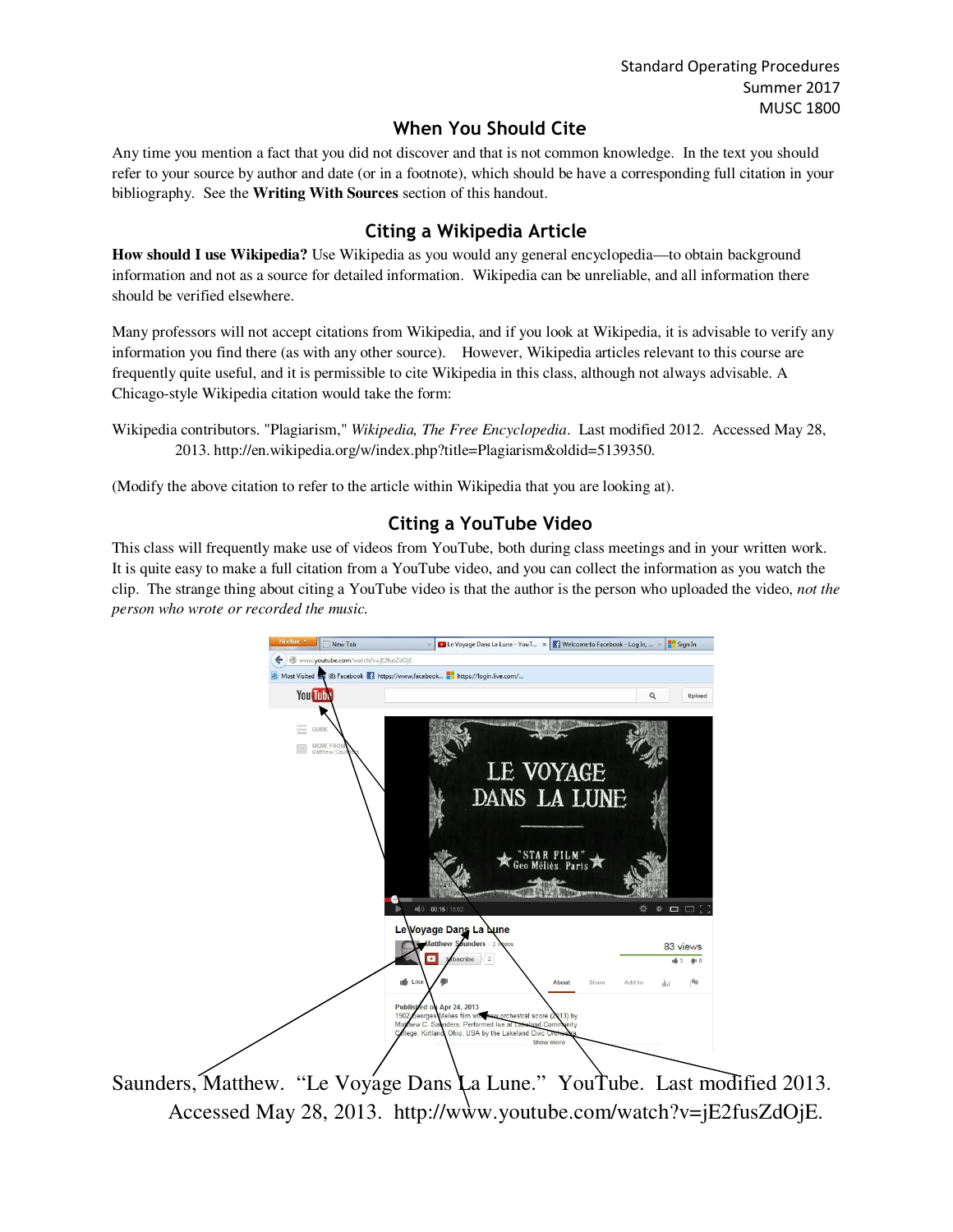**What a Bibliography Should Look Like** (this page has more sources than you will generally need or want for the essays in this class). Notice:

**Entries alphabetical by author, then by title.** When an author is repeated, the name is replaced by a large dash on subsequent entries. Indent all lines after the first by 1/2 inch, with a space between entries.

**Every source consulted gets a citation** (notice the three under "McGinnis, Donald." and "Saunders, Matthew C." (yes, you can cite another piece of work you created))

**Recordings require quite a bit of detail** ("Fennell, Frederick"), and if you don't have the hard copy, you should **cite it as a website, not a recording**.

| <b>BIBLIOGRAPHY</b>                                                                                                                                                                                                    |                                          |  |  |  |
|------------------------------------------------------------------------------------------------------------------------------------------------------------------------------------------------------------------------|------------------------------------------|--|--|--|
| Battisti, Frank L The Twentieth Century American Wind Band/Ensemble: History,<br>Development and Literature. Meredith Music Publications: Fort Lauderdale,<br>Florida, 1995.                                           | this part!<br>(book)                     |  |  |  |
| Fennell, Frederick. Persichetti: Symphony for Band et. al. Eastman Wind Ensemble.<br>Recorded 1958 and 1959. Published 1991 as Mercury CD 432 754-2.                                                                   |                                          |  |  |  |
| Harris, Donald. "Stravinsky and Schoenberg: A Retrospective View." Perspectives of New<br><i>Music</i> 9, no. 2 and 10, no. 1 (Spring-Summer 1971, Fall-Winter 1971). pp. 108-123.                                     |                                          |  |  |  |
| Holcomb, Dorothy Regina and Michael Meckna. "Clapp, Philip Greeley" in Grove Music<br>Online (Accessed March 22, 2007), www.grovemusic.com.proxy.lib.ohio-<br>state.edu/shared/views/article.html?section=music.05854. |                                          |  |  |  |
| Keller, Hans. "Schönberg and Stravisnky: Schönbergians and Stravinskians." Music Review<br>15 (1954). pp. 307-10.                                                                                                      |                                          |  |  |  |
| Leibowitz, Rene. Schoenberg and His School: The Contemporary Stage of the Language of<br>Music. Translated by Dika Newlin. Philosophical Library: New York, 1949<br>(Reprinted by Da Capo Press: New York, 1970).      |                                          |  |  |  |
| McGinnis, Donald. Personal interview with author. Hilliard, Ohio. January 5, 2007.                                                                                                                                     |                                          |  |  |  |
| from unpublished analog sources, 1951-1964.                                                                                                                                                                            | interview)<br>(unpublished<br>recording) |  |  |  |
| Mitchell, Jon C. "Paul Robert Marcel Fauchet: Symphonie pour Musique d'Harmonie<br>(Symphony in B-flat)." Journal of Band Research 20, no. 2 (Spring 1985). pp. 8-<br>26.                                              |                                          |  |  |  |
| Saunders, Matthew C. McGinnis Symphony Discrepancies. Unpublished Microsoft Excel<br>File, 2006.                                                                                                                       |                                          |  |  |  |
| Titus, Jamie R. "The Personal Life and Pedagogy of Donald E. McGinnis, PhD." DMA<br>Document. The Ohio State University, 2005                                                                                          |                                          |  |  |  |
| Walser, Robert. "Popular Music Analysis: Ten Apothegms and Four Instances." In<br>Analyzing Popular Music. Edited by Allan F. Moore. Cambridge University Press:<br>Cambridge, 2003.                                   |                                          |  |  |  |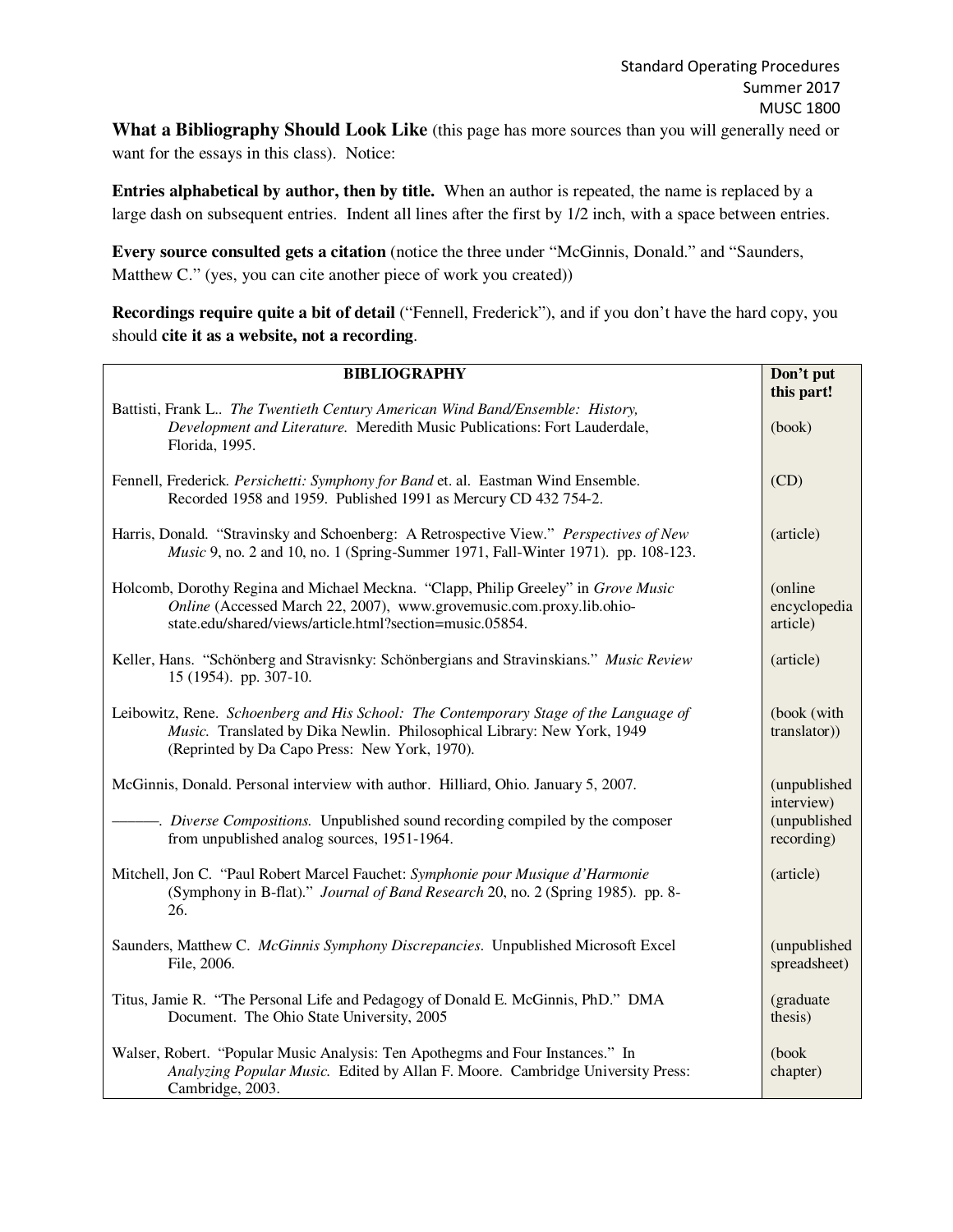#### **Writing with Sources**

**It is not enough to examine a source, incorporate its words or ideas into your writing, and include a bibliography citation at the end of your assignment: your paper itself should refer the reader to the sources of your ideas, words or information. Here are some formulas for referring to sources in your academic writing.** 

**Footnotes/Endnotes:** In a research paper or scholarly article, superscript numbers refer to citations at either the bottom of the page (footnote) or the end of the chapter, article, or book (endnote). Formatting varies depending on the style sheet, but the number usually points to an abbreviated bibliographic citation (which includes the page number or paragraph where the information can be found).<sup>1</sup>

**In-text Citations:** For a shorter assignment, footnotes or endnotes may not be required, but it is still necessary to show where ideas or information originate. Specific style sheets (MLA, APA or Chicago Style) have rules for in-text citations. A typical method is to include the last name of the author and page number in parentheses at the end of a sentence:

Beethoven completed his fifth symphony in 1808, and it was first performed later that year (Grove 141).

#### **There may be ways to cite that make your work easier to read:**

 $\overline{a}$ 

**Ideas in your own words:** If you are not directly quoting a source, it is still necessary to cite it. Consider the following:

Barlow suggests…after all (46). In her seminal work on fruit flies, Higgins (207) makes it clear that... In 1967, Stafinski, et al., (419) found that…

If you have more than one source by the same author, show what it is by referring to its year of publication (if there is more than one source by the same author in the same year, add a lowercase letter after the year, working through the alphabet as necessary).

Nesting geese are afraid of border collies, according to Simna (2007a, 42).

**Ideas in the source's words:** If you use the wording from the source, it must be clearly shown as a quotation, and include the same information as above.

**Short quotations** (less than three lines of text) should be in quotation marks. Be sure to punctuate correctly.

According to Werther (206), the rain in Spain is "mainly in the plain."

Long quotations should be written as a separate paragraph with narrower margins than your main text and single-spaced.

#### **DANGER: Your paper should be mostly your words. Only use quotations when appropriate, and be especially careful of long quotations.**

**DANGER:** Only use quotes in such a way that their context is clear—do not change an author's meaning by eliminating what comes before and after.

**Data points:** Using a specific piece of data, a date, or any other numerical fact is similar to a quotation, and it is even more important to provide a citation in your text, unless you generated that data yourself (not usually the case).

 $^1$  Here is a footnote. An endnote would appear at the end of the chapter, article or book. Create it in MS Word by clicking on the References tab, and it will always appear in the right place.